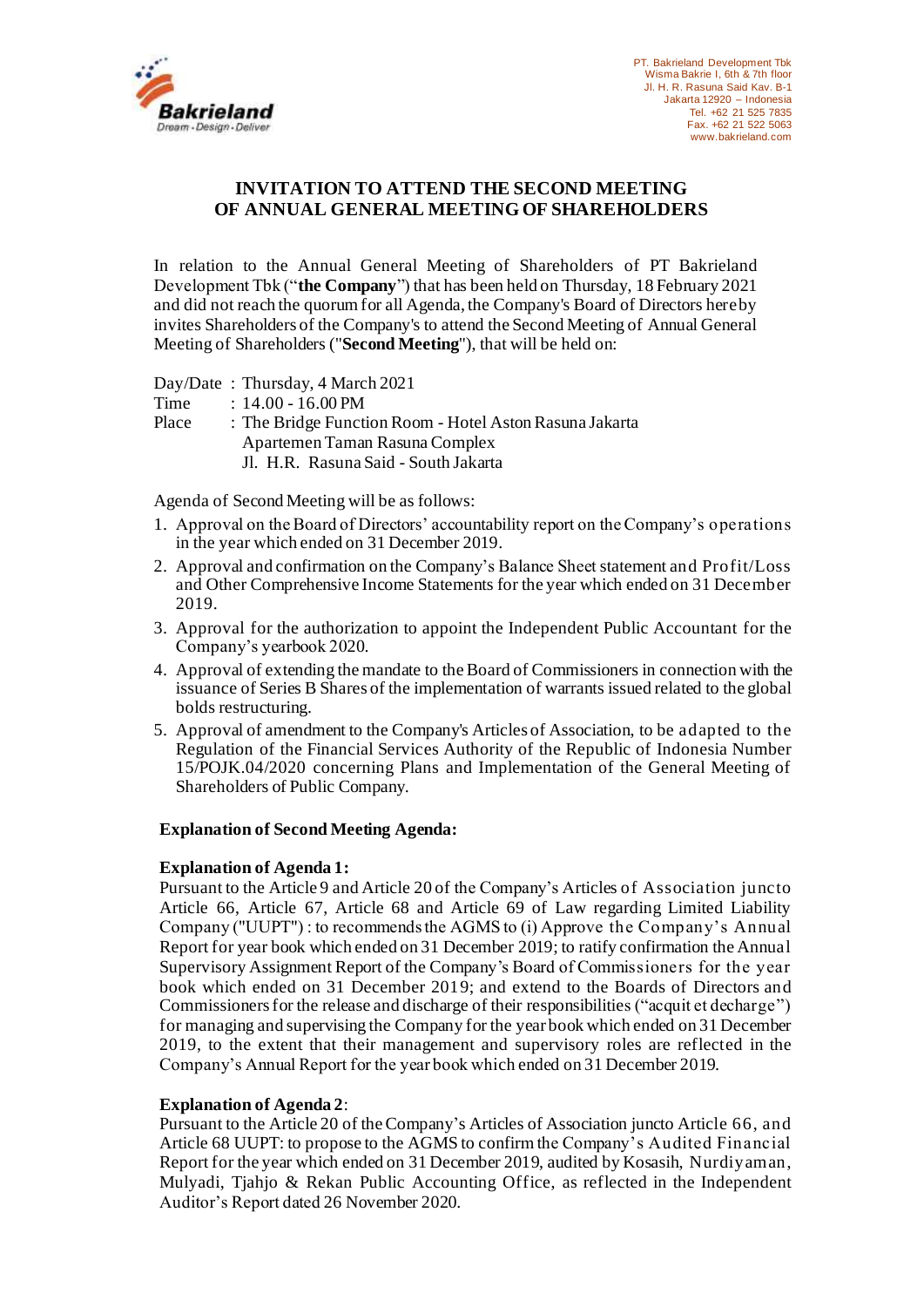

### **Explanation of Agenda 3:**

Pursuant to the Article UUPT and to the Financial Services Authority Regulation to propose to the AGMS to authorize the Company's Board of Commissioners on the recommendation of the Audit Committee's suggestionto appoint an Independent Public Accountant Firm registered with the Financial Services Authority to conduct an audit to the Company's financial statements for the financial year 2020 and other periods in the 2020 financial year, as well as giving authority to the Board of Directors of the Company to determine the honorarium for the Public Accountant and its requirements.

### **Explanation of Agenda 4**:

The Extraordinary AGMS dated on January 17<sup>th</sup>, 2018, mandated the Board of Commissioners to issue shares in portepel in the event that the warrants were exercised under Article 41 of the Company Law can only be granted for a maximum period of 1 (one) year. Based on the resolution of the Extraordinary AGMS, the mandate can be renewed until all shares are exercised or until the expiration of 4 (four) years (whichever occurs first) so that with these provisions it is necessary to extend the mandate for a maximum period of 1 (one) year from the closing of the Meeting.

### **Explanation of Agenda 5**:

In line with implementing the Financial Services Authority of the Republic of Indonesia number 15/POJK.04/2020 regulation concerning the Plan and Implementation of the General Meeting of Shareholders of Public Companies, the Company is required to make adjustments to the Articles of Association of the Company.

### **Notes:**

- 1. Only Shareholders whose names are recorded in the Company's Register of Shareholders on 24 February 2021 until 16:00 PM, will be entitled to attend or be represented at the AGMS.
- 2. For health reasons and in order to control and prevent the spread of COVID-19, the Company does not provide food and beverages, goody bag products/souvenirs, and does not provide meeting materials in physical form to shareholders and shareholders' proxies who are present at the AGMS.
- 3. Shareholders that are unable to attend the AGMS may be represented by their Proxies by virtue of valid power of attorney which can be obtained from the Company's Head Office, provided that the Board of Directors, the Board of Commissioners and/or employees of the Company may not act as Proxies of the Shareholders at the AGMS.
- 4. As a measure to prevent the spread of COVID-19 and to support the Government's efforts to break the chain of the spread of COVID-19, the Company established procedures for holding AGMS by still referring to the Government's policies, as follows:

## **4.1.** Authorization Mechanism:

4.1.1. The Company appealed to the Shareholders of the Company who are entitled to attend the Meeting to give the Power of Attorney electronically to the representatives of the Company's Securities Administration Bureau ("Company Registrar"), namely PT Sinartama Gunita as the party appointed by the Company as Independent Proxy through eASY.KSEI at link [https://akses.ksei.co.id](https://akses.ksei.co.id/) provided by the Indonesian Central Securities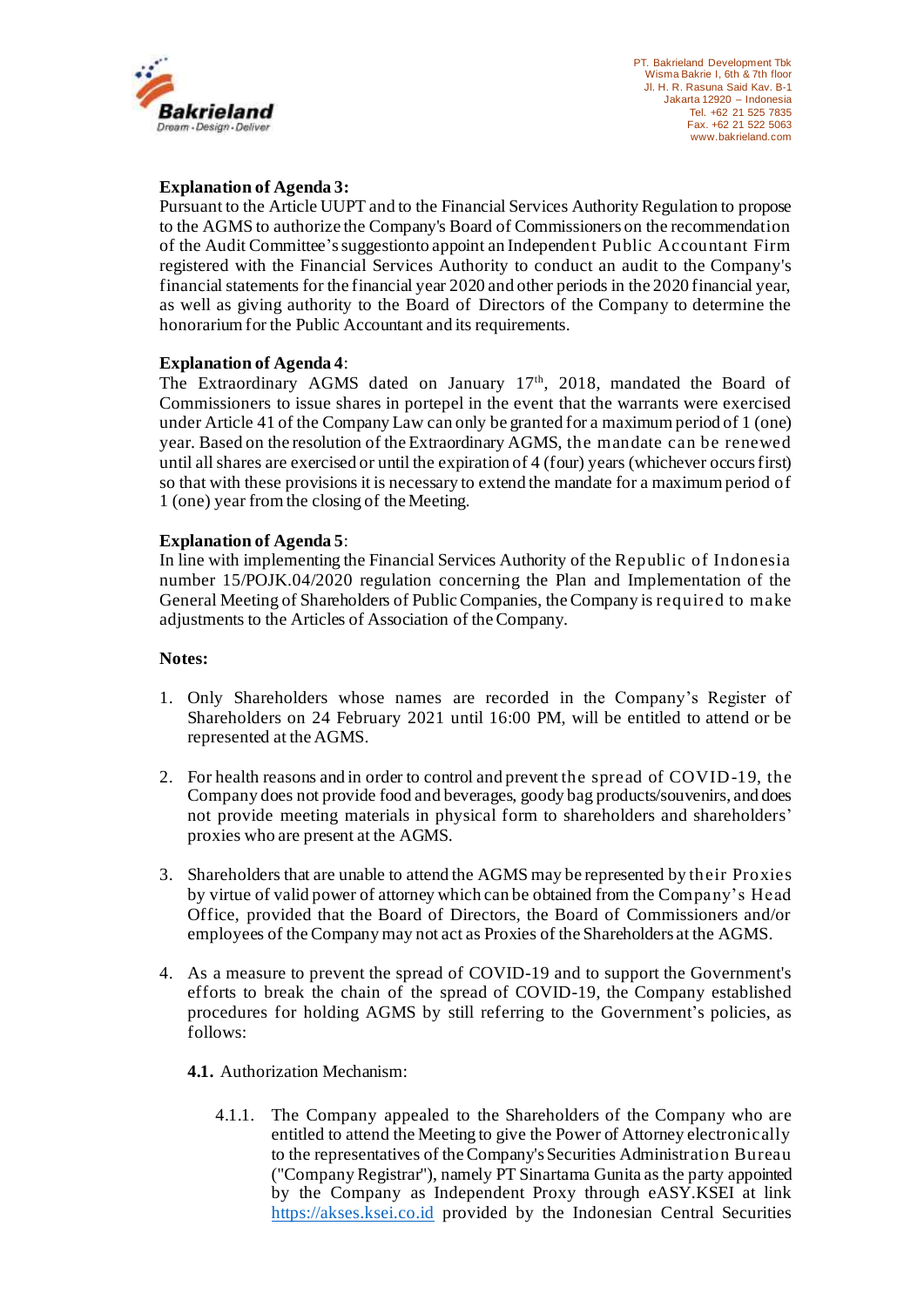

Depository since the Invitation to the AGMS until no later than 1 (one) working day before the AGMS is held, namely Wednesday, 3 March 2021, up to 12.00 WIB;

- 4.1.2. In addition to the electronic Power of Attorney above, Shareholders who are entitled to attend the AGMS can also provide written power of attorney conventionally. The Power of Attorney Form can be obtained everyday and/or during working hours at the Company's Securities Administration Bureau, namely PT Sinartama Gunita, at Sinar Mas Land Plaza Tower I, 9th Floor, Jalan MH. Thamrin No. 51, Jakarta 10350;
- 4.1.3. All Power of Attorney for the AGMS must be received by the Company's Securities Administration Bureau at the address listed in item 4.1.2 above at the latest by 16.00 Western Indonesian Time, at least 3 (three) working days before the Meeting date, namely Monday, 1 March 2021;
- 4.1.4. Shareholders who give their Power of Attorney electronically through eASY. KSEI are expected to vote together with the granting of Power of Attorney at each agenda of the AGMS through eASY.KSEI, while Shareholders who give their Power of Attorney in writing are expected to include their votes for each Agenda of the Meeting on the written Power of Attorney.
- **4.2.** Mechanism of Physical Attendance at Meetings
	- 4.2.1. In accordance with the policy of Restricting Community Activities ("PPKM") in the context of preventing and overcoming the COVID-19 Pandemic by the local government, the Company implemented a first come first serve system byprioritizing Shareholders or Proxies who have notified that they will be physically present, by sending a statement via electronic mail: [corporate.info@bakrieland.com](mailto:corporate.info@bakrieland.com) which contained complete identity documents and meets the requirements as referred to theitem in 4.3 of this invitation, thus in connection with the PPKM policy the Company strongly urges the Shareholders who will attend the Meeting to provide appropriate power of attorney with the procedure for granting power of attorney in number 4.1.1 in this invitations;
	- 4.2.2. Shareholders or their legal proxies who do not confirmed attendance as referred to in point 4.2.1. above, and the Company is recommending to give power of attorney through eASY.KSEI as referred to in point number 4.1.1 or fill in the Power of Attorney Form provided by the Registrar and the Company, so that their attendance and votes can be taken into account in the Meeting;
	- 4.2.3. If for one reason or another Mr/Mrs Shareholders are unable to meet the requirements of the health protocol as in point number 4.3. namely having and showing the results of the PCR examination/negative Covid-19 Antigen Test for a maximum period of 7 (seven) days before the Meeting, then the Shareholders can directly vote through eASY.KSEI as point number 4.1.1 or give power of attorney to the Recipient The power of attorney appointed by the Company at the location of the Meeting.